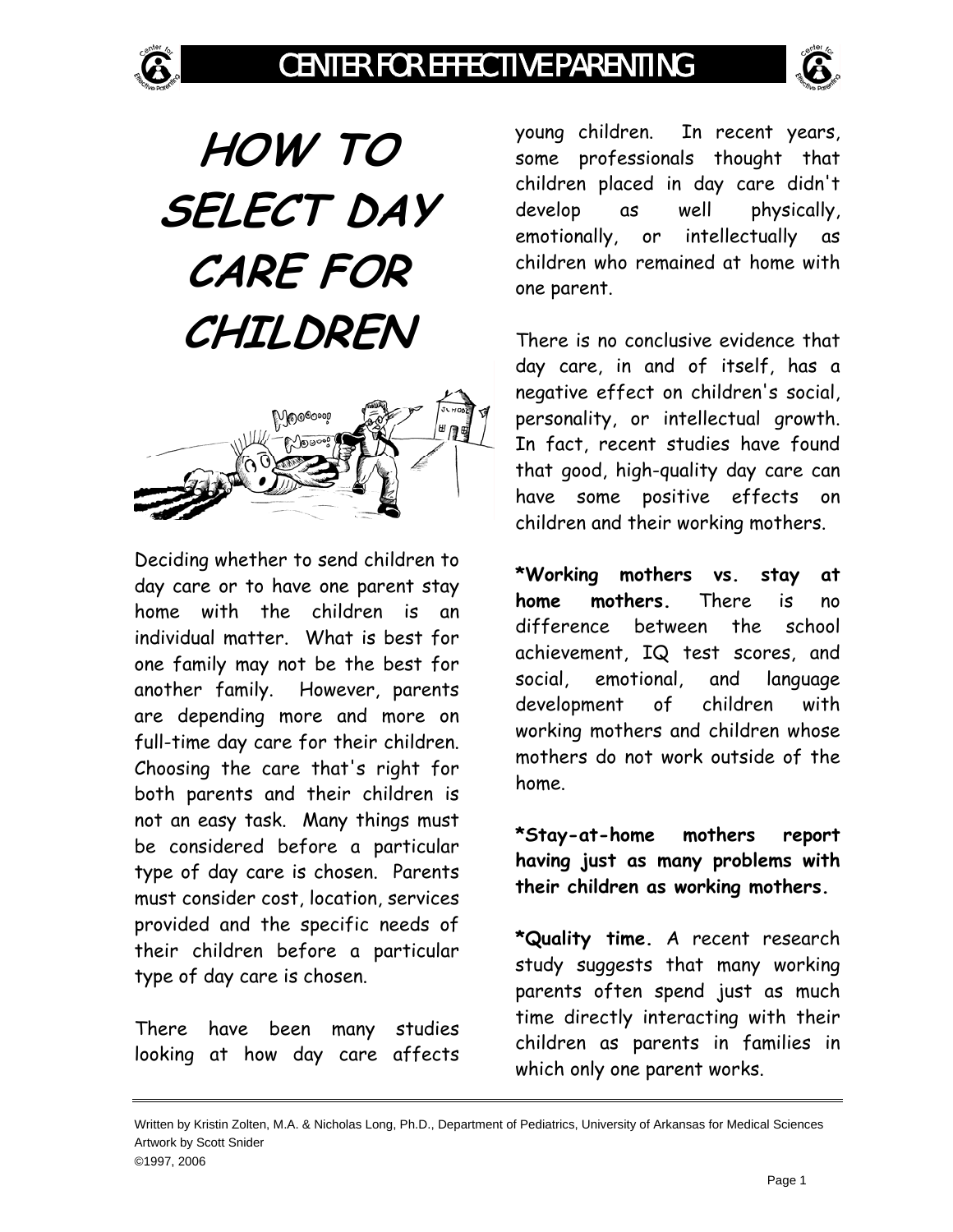**\*High-quality, well-organized day care can promote the well-being of both children and their working mothers.** 

The controversy continues. However, most professionals now believe that high-quality day care in and of itself does not negatively affect children's intellectual, social, or emotional development. Rather, factors such as the family environment and the quality of day care have a much greater effect on children's well-being.

# **Types Of Day Care**

There are many different types of day care. The cost and services provided differ from one to another. Here is an overview of some of the most frequently used types of full-time day care.

#### **In-Home Care**

This type of child care is considered to be one of the best types of care for children under three years old. A caregiver is hired to take care of children in the children's homes. Some caregivers work during the day only, and some live in. Some do light housekeeping and some don't. Situations vary, depending on the needs of the parents and their children.

# **Advantages of In-Home Care**

\*Children remain in familiar surroundings.

\*Parents personally choose their children's caregiver.

\*Children are not exposed to the illnesses of other children.

\*If sick, children can be cared for at home.

\*Care is often available on evenings and weekends. Hours are flexible.

\*Many caregivers will do light housework in addition to child care duties.

\*No transportation is necessary.

\*Children have the complete attention of the caregiver.

\*There is an opportunity for children to develop close relationships with their caregiver.

**Disadvantages of In-Home Care**

\*It is one of the most expensive types of child care.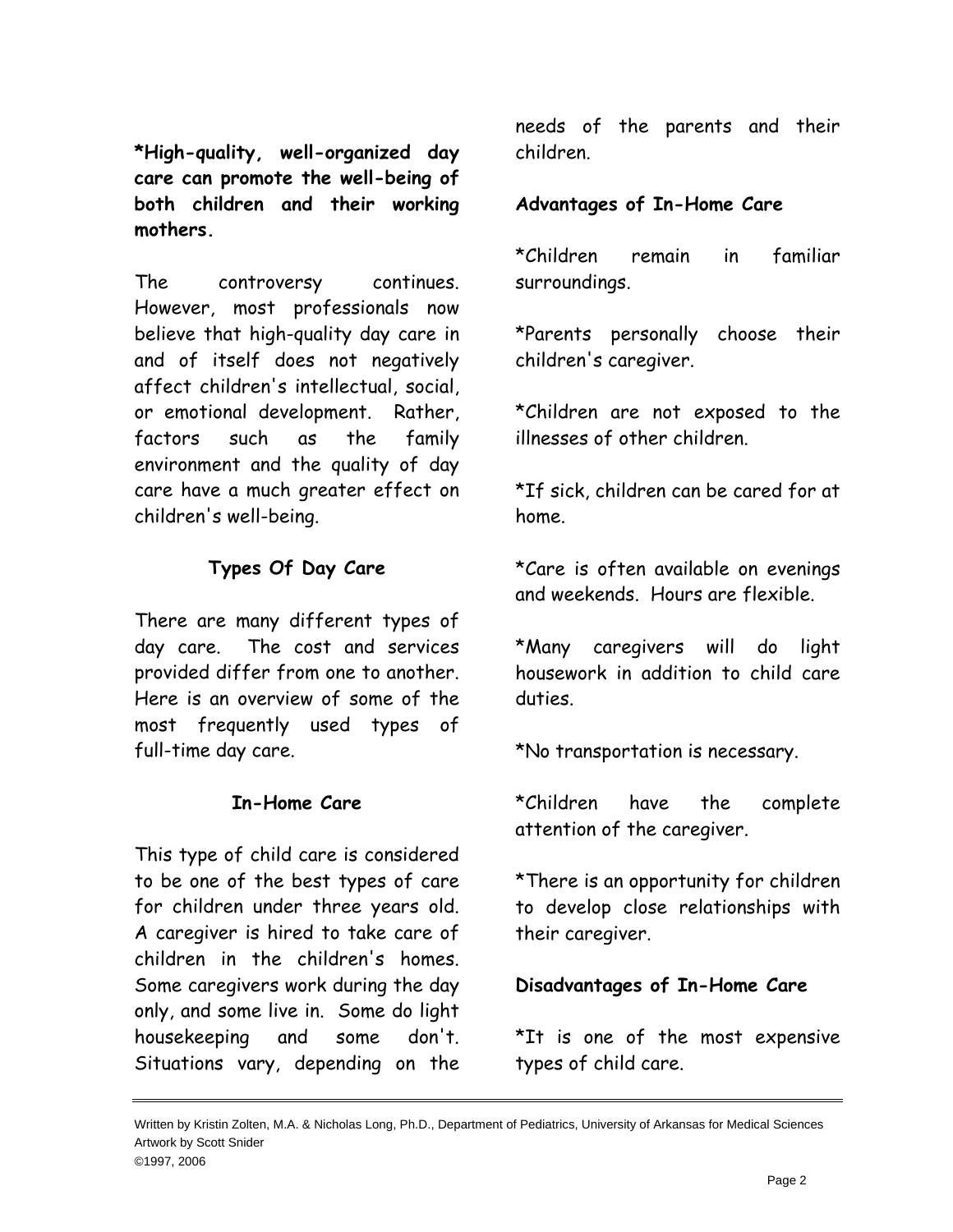\*If the caregiver is unable to come to work or quits suddenly, there is no backup caregiver.

\*It may be very upsetting to children if their caregiver quits suddenly.

\*There is a loss of privacy if the caregiver lives in.

\*It is sometimes difficult to find a competent caregiver. It may also be difficult to judge if children are receiving adequate care.

\*As children get older, they may not receive the interaction with other children that they need for adequate social development.

### **Family Day Care**

This type of day care is the most widely used type of day care. Family day care is best described as care given by a parent (usually a mother) who stays home with her own children and takes care of other children to supplement her income. This type of care is usually provided in the caregiver's home. Often the provider is a relative, friend, or neighbor.

\*It's affordable. It's one of the least expensive types of day care.

\*Sick children are usually cared for.

\*There is a lower adult/child ratio. Therefore, children receive more attention than with other types of day care. This may also allow parents to have a closer relationship with the caregiver.

\*Children are exposed to other children of different ages.

\*There is less exposure to illness.

\*Children are cared for in a warm, home-like environment.

\*The hours are usually flexible.

### **Disadvantages of Family Day Care**

\*Often this type of care is unlicensed. This means it is not supervised by a government agency. If the center is unlicensed, parents may not be able to claim daycare costs on income tax.

\*It may be difficult to determine the quality of care children are receiving.

**Advantages of Family Day Care**

\*Transportation is required.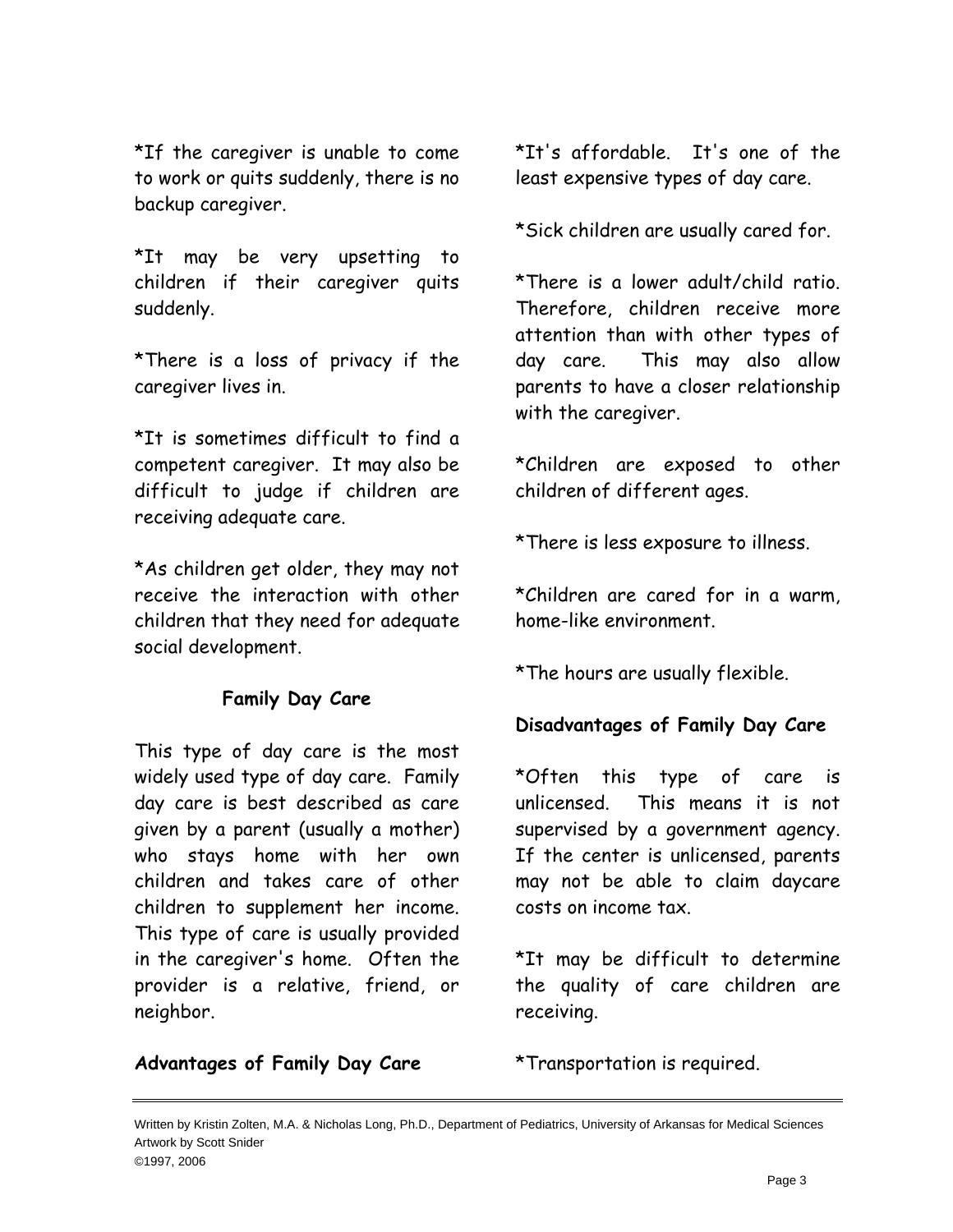\*It can be unstable. If the provider becomes ill or takes time off, there is no immediate backup provider. Also, the provider may discontinue the arrangement without notice. This could leave parents without a day care arrangement for their children.

\*The provider usually has little training in child care and/or child development. His or her child rearing philosophy may differ from the parents of the children being cared for.

### **Group Day Care**

This type of day care is usually organized to care for large numbers of children. Children are grouped according to age and cared for together. This type of day care usually provides specially planned programs. It is usually staffed by people trained to work with young children. There are many different types of group day care:

**\*Private Day Care**. These centers are privately owned and operated. Since they operate as a business, they have to provide the services that parents want. If they don't, they probably won't stay in business. They often provide interesting, stimulating activities, and they hire staff trained to care for children.

**\*Workplace Day Care**. These centers are provided by employers. They are usually at least partially funded by the employer. The cost for parents is usually lower than other types of group day care. This arrangement allows parents to visit their children during the day. Parents are also able to commute with their children. However, space is often limited. Parents usually have to wait for space to become available.

**\*Cooperative Day Care**. This type of day care usually involves a group of parents who hire staff to care for their children. Parents determine what services are to be provided, and who to hire. This type of child care allows parents to be involved in the administration of their children's care.

**\*Non-Profit Day Care**. This type of day care is available for many low income families. These centers are usually funded by governmental agencies and private donations. Many non-profit child care organizations also offer programs for adults and parents.

Written by Kristin Zolten, M.A. & Nicholas Long, Ph.D., Department of Pediatrics, University of Arkansas for Medical Sciences Artwork by Scott Snider ©1997, 2006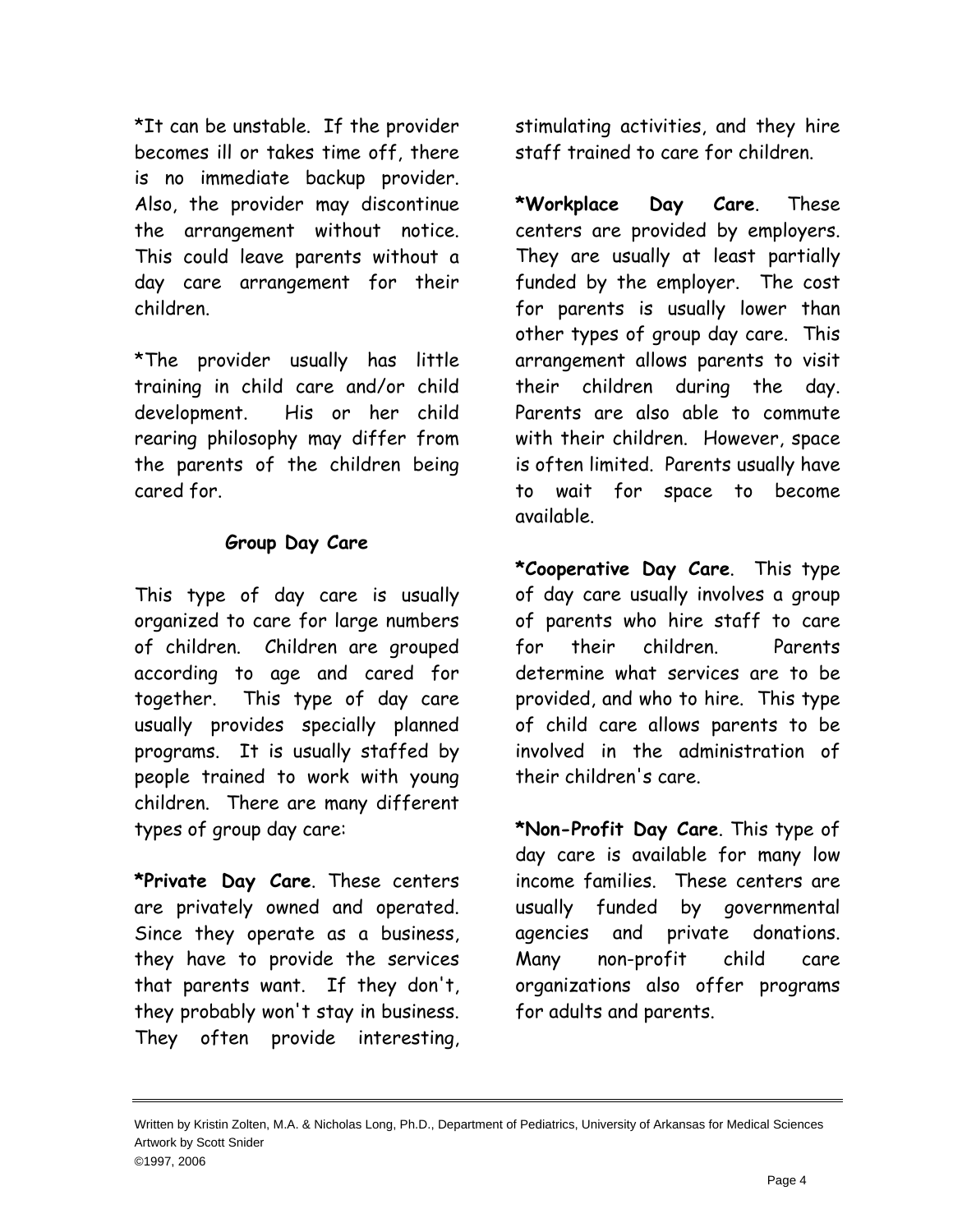**\*Chain Centers**. This type of day care is rapidly growing in this country. Chain centers usually offer standardized programs and curriculum for children. They are often criticized for being profit-oriented and more concerned with growth and expansion than providing quality care.

### **Advantages of Group Day Care**

\*It's dependable. The hours of operation are regular. There are usually evening and weekend hours, too.

\*Staff is usually trained in child care and/or child development.

\*Many different toys and activities are usually provided.

\*Children spend time with children of the same age.

\*Programs are usually well organized and structured.

\*Group day care must be licensed and, therefore, must meet certain government requirements. Licensed day care providers are monitored by government agencies.

### **Disadvantages of Group Day Care**

\*Care is less individualized.

\*Staff turnover may be high.

\*There is a higher staff/child ratio.

\*The hours are less flexible than other types of child care.

\*The cost can be fairly high.

\*Children are exposed to more illness and are at greater risk for development of infections.

\*Sick children are usually not allowed to attend.

\*Transportation is required.

# **Things to Consider When Looking for Day Care**

**\*Cost.** Parents should shop around to determine the range of costs for the type of care they're looking for. Prices vary from provider to provider. Parents shouldn't always assume that more expensive care is better. Cost is not the way to determine quality of services.

**\*The Children.** Parents should consider what type of day care their children will prefer. Do they work well in large groups, or do they need individualized attention? Are they in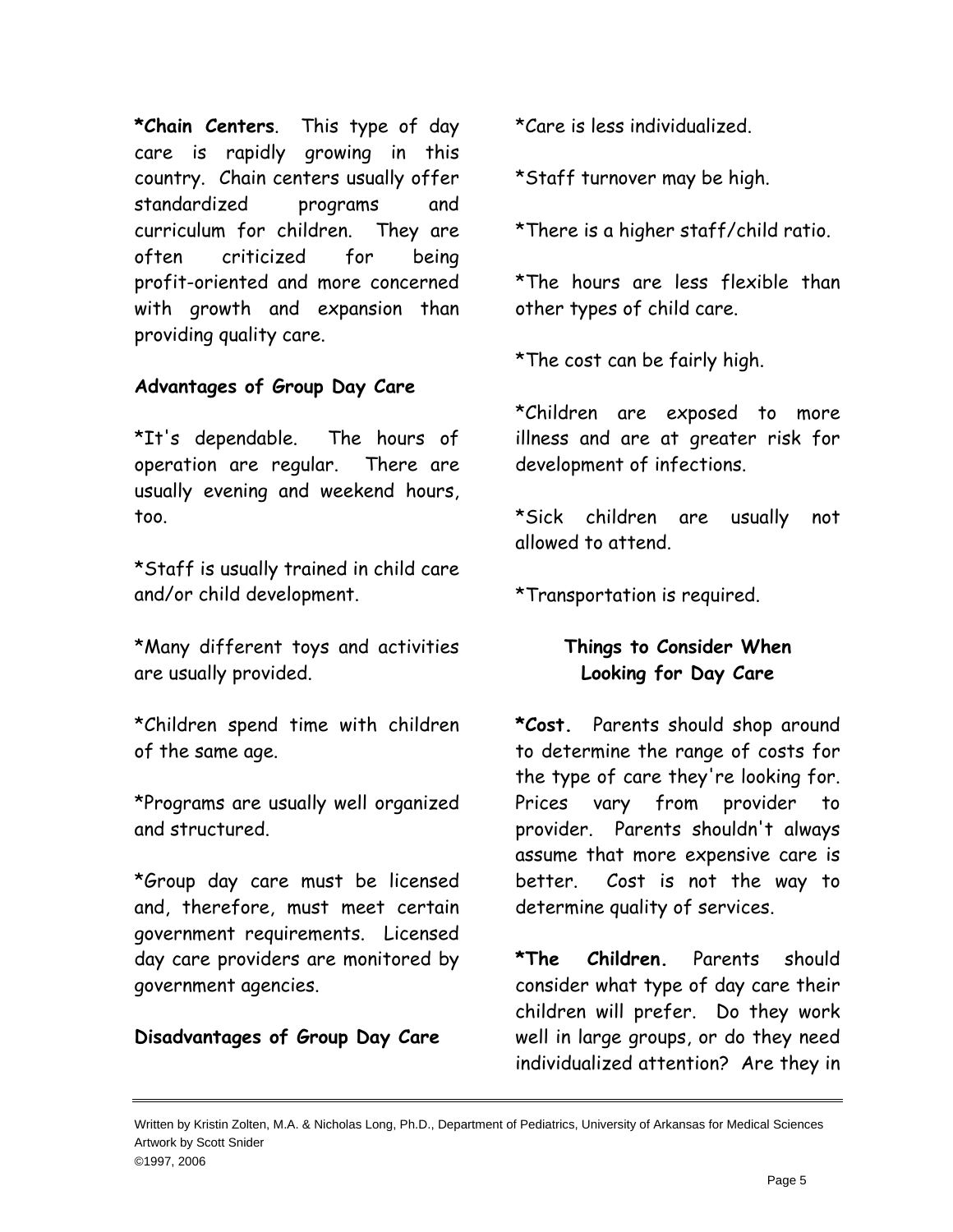need of social interaction? If there is more than one child in the family, will they both be able to attend the same day care?

**\*Location.** If parents are considering care outside of the home, they should take its location into account. Is it close to home or to the office? How long will the commute take?

**\*The Caregiver(s).** What are the individual characteristics of the caregivers being considered? Are they warm and affectionate? Do they like children? How do they get along with children? Do they seem overworked or frustrated?

**\*The Parents**. Parents must consider what type of child care will work the best for them. It is important that the arrangements parents make are satisfactory to both themselves and their children. Parents should never settle for child care they're not happy with.

# **What Children Should Receive From Day Care**

**\*Good Physical Care.** Children's physical and custodial needs should be met through day care. The day care center or home should be clean and safe. Steps taken to ensure the

safety of children should be obvious. For example, there should be safety plugs in all electrical outlets, and all cabinets and drawers should have child-proof latches. Children should receive adequate meals and should be allowed adequate time to rest.

**\*One to one contact with adult(s)**. Even if there are other children in the day care situation, all children should receive frequent individual attention (and affection!) from their caregiver(s).

**\*An interesting and stimulating environment.** There should be activities geared to different children's levels of development. There should be plenty of things to do. There should also be plenty of room, indoors and out, for children to play.

**\*A Predictable Environment.** Children need to know what to expect from a daycare situation. Regular schedules and consistency are very important.

#### **How to Start the Search**

**\*Allow enough time**. Finding the right daycare can take time. Parents should allow at least two months for the search.

Written by Kristin Zolten, M.A. & Nicholas Long, Ph.D., Department of Pediatrics, University of Arkansas for Medical Sciences Artwork by Scott Snider ©1997, 2006